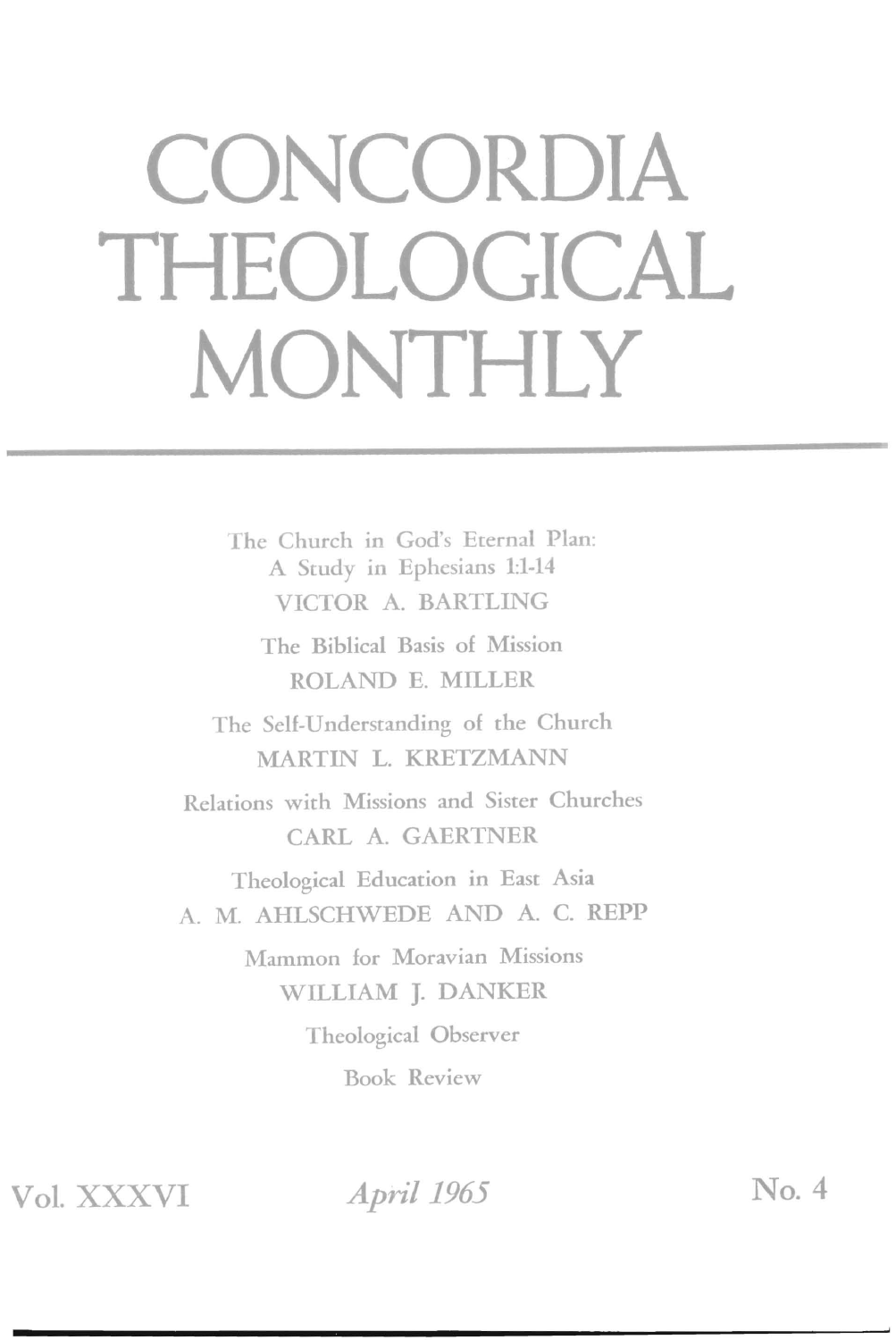## New Testament Teachings and 20th-Century Church Practice with Special Reference to Relations with Missions and Sister Churches

## CARL A. GAERTNER

The church in the second half of the 20th century is caught up in the restless revolutionary forces sweeping over the face of the earth and inevitably is being shaken out of its complacency and selfsatisfaction. In an age like this, everything is being sharply questioned and ruthlessly analyzed. This in itself is not bad. Under the blessing of God, much good should come to the church as a result of honest reevaluation, on the basis of God's Word, of the church's theology, its life in the world, and its mission.

This article will restrict itself to one phase of the church's interest and responsibility. We want to direct attention to the important area of relationship between The Lutheran Church-Missouri Synod and the mission churches and sister churches that have developed in recent years. It is interesting to note that because of various factors in our age there has been a definite trend for mission congregations in their respective areas in the world to organize themselves into church bodies. As a result our Synod through its mission department has to deal more and more with sister church bodies, not just with missionaries sent out to serve in mission fields. Though these younger sister churches still require much help in their manpower and financial needs, they are truly organized church bodies and should be respected as such. This development necessitates a careful approach to our relations with them and possibly an adjustment in our thinking relative to the privileges and responsibilities given them by the lord of the church. The theological principles taught in the New Testamenr can help us in this.

The first-century Christian church was not structured as a complex administrative organization or institution as our denominations are today. Nevertheless, the pattern of the sending church and its outreach through mission endeavor is evident in the New Testament. The congregation at Jerusalem, the headquarters of the apostles, served as the home church until the destruction of Jerusalem. We can learn a great deal from the Book of Acts and from the epistles about relationship responsibilities of churches where God has planted them.

It is easy to document from the Holy Scriptures that the business of the church is the same wherever Christian congregations are established, and this is true also of groups of congregations banded together in organized church bodies to do the work of the Lord. The church, God's people, has the responsibility to "make disciples of all nations, baptizing them in the name of the

*Carl A. Gaertner is pastor of Zion Lutheran Church, Dallas, Tex., and a member of the Commission on Theology and Church Relations of The Lutheran Church-Missouri Synod.*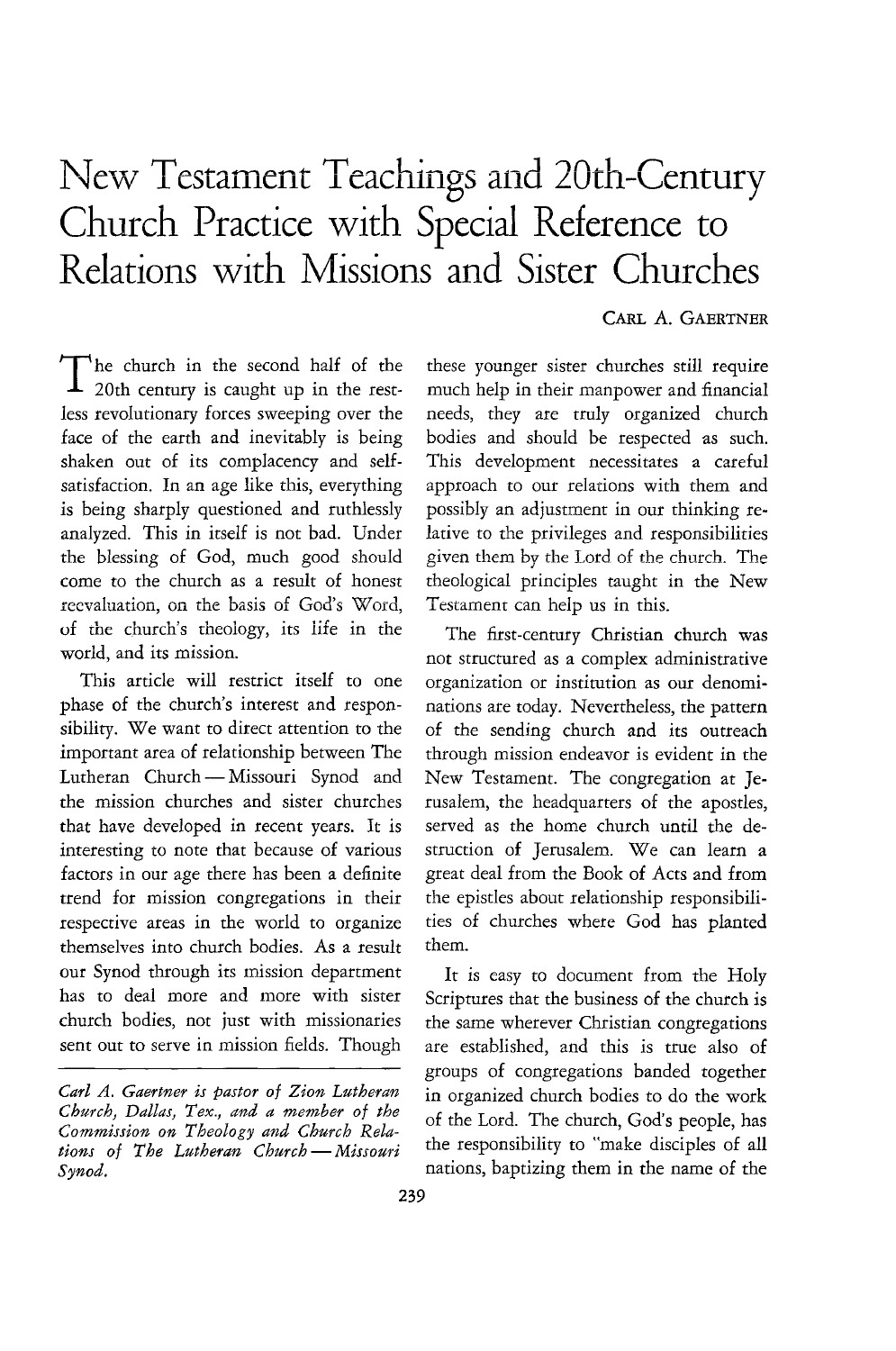Father and of the Son and of the Holy Spirit, teaching them to observe all that I have commanded you." (Matt. 28: 19, 20)

This is the mission of the church. To meet this primary responsibility, the church is given many more detailed directives according to which it is to achieve its Godgiven purpose. All the council of God is to be proclaimed; God's Word *is* to be taught and preached without fear or favor under all circumstances; false teaching is to be rejected and those who cause divisions and difficulties in opposition to true doctrine are to be marked and avoided (Acts *20:27-31; 2Tim.4:1-5;* Rom. 16:17,18). Christian love *is* to rule in the hearts of God's people, and under *its* influence they are to minister to one another, edifying the body of Christ, serving the least of His brethren, and by their good works they are to light up the dark world that men everywhere may come to glorify our Father in heaven (1 Cor. 13:1-13; Eph. 4:11-16; Matt. 25:31-40; 5:13-16). Fellowship in the communion of saints is to be understood and acknowledged; unity in the church is to be sought and established; separations and barriers of hatred and prejudice among men, generated in sinful hearts, are to be eliminated in the household of God; the bond of faith and love among the members of the body of Christ is to be demonstrated before all men that the world may know that the Father has sent His Son, Jesus Christ. (1 Cor. 12: 12-27; Eph.4:1-6; 2:11-22; John 17: 20-23 )

We have outlined in broad and general terms the church's responsibilities and the general directives whereby it is to function **in** the world. More details could have been added, but enough has been indicated to show that Christian churches, wherever they have been established by the Lord, need to look to the Word of God, especially the New Testament teachings, for instructions which must regulate their work and life.

Now it is important to note that the application of such directives in the practical life of the church has to be made where the church *is,* and the church is where God's people are gathered together in congregations using the means of grace. A study of the Book of Acts and of the epistles shows that in local situations where special emphasis and specific applications in the life of the church were necessary, decisions had to be made on the field where these congregations were functioning in the work of the Kingdom.

At the same time, it is clear from the New Testament that there was a proper fraternal concern between congregations and groups of congregations, especially in relation to the church in Jerusalem. When theological decisions on certain issues had to be made in Antioch, Syria, and Cilicia, a conference was held in Jerusalem on these matters involving representatives from the various churches, and the conclusions reached in the conference were forwarded to these congregations in a most fraternal spirit and were conveyed by Judas and Silas as special emissaries with Barnabas and Paul. Help was extended in theological questions and in practical matters as *it* was needed in various localities. (See, for instance, the Epistle to the Galatians and the Epistle to the Hebrews.) When severe persecutions caused great hardships in the congregation at Jerusalem, the mission churches put on a campaign for relief funds to help the mother church. **It** seems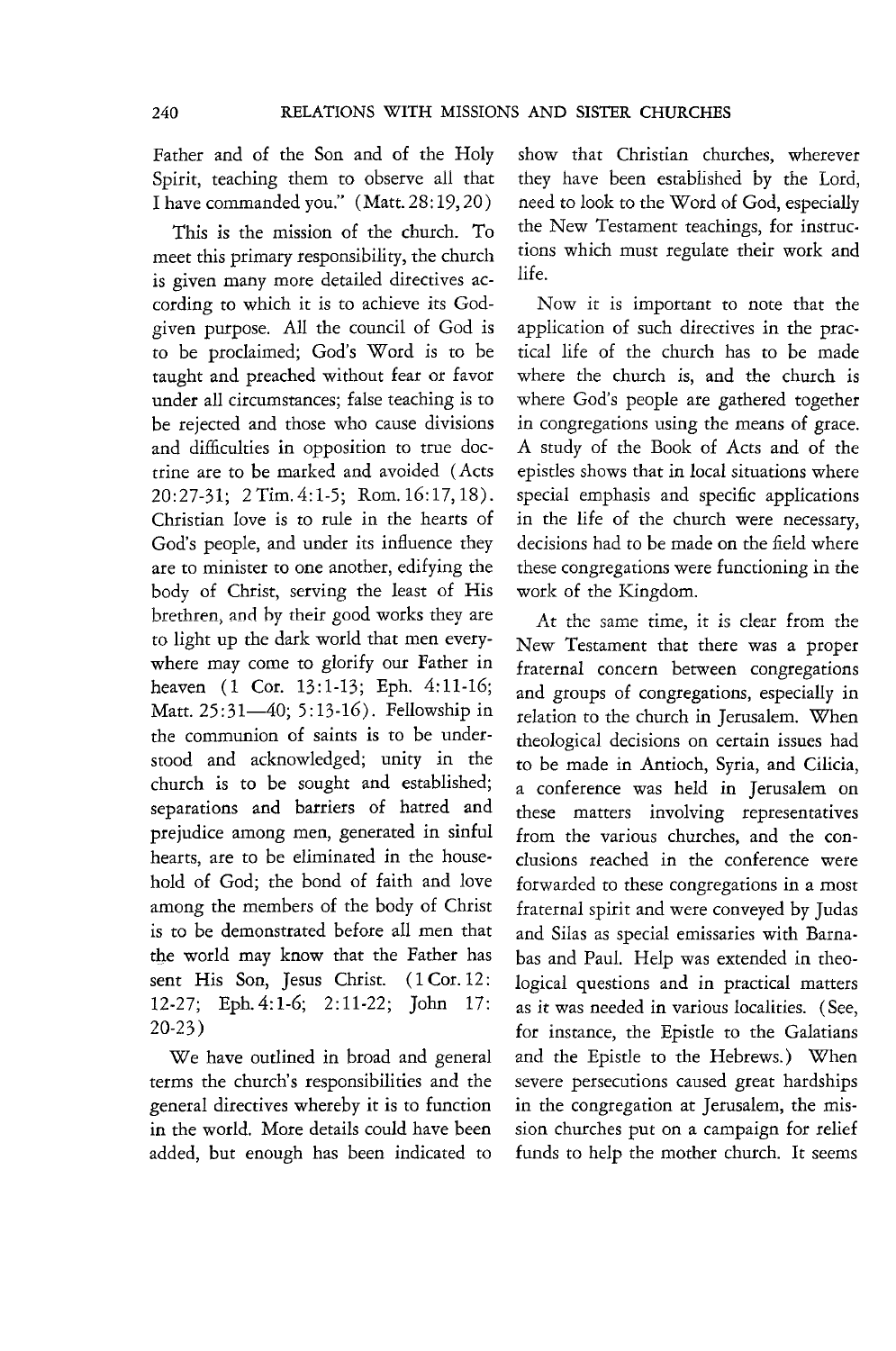that the brethten in Colossae and in Laodicea were confronted by similar problems and therefore Paul suggested that they exchange and read epistles addressed to both congregations. (Col. 4: 16)

It is in this manner that the church today should attend to its responsibilities wherever it is doing the work of the Lord. This applies also to The Lutheran Church-Missouri Synod and to the mission and sister churches in its fellowship. We must be concerned to keep a strong bond of fellowship among us. There must be much communication between our churches with exchange of theological studies and the seeking of advice and counsel as special needs arise. There should be frequent visits by representatives of the Synod to our sister churches and visits by their representatives to our Synod. In many ways we should minister to each other and strengthen each other in the faith and in the bonds of love.

By the same token, however, our younger churches should accept the responsibilities of applying the principles of the Word of God to their own church situation and of making necessary theological and practical decisions in the field where they are. It is important also that we of the sending church should grant them this evangelical freedom to meet their responsibilities as churches and have confidence in their theological competence to act responsibly and respect their conscientious actions in such matters. In this connection we must remember that they are confronted by situations and challenges quite different from our own and that it is not necessary or right to transplant certain patterns and problems of American Lutheran church life to the foreign fields. In other words, on

the basis of New Testament theological principles, let the people of God, where they are gathered as a church, meet their God-given responsibilities.

This approach in relationship to mission and sister churches is not authoritarian. As these churches reach decisions in their respective situations, we may find problems arising which we have not faced before.

A case in point is that some of our younger churches in foreign mission fields have entered into theological dialog with other Lutheran mission churches and are discovering a greater doctrinal unity among these churches than their sending churches in America and Europe seem to have achieved. There is a great yearning in the hearts of God's people in these churches to work out as soon as possible a God-pleasing unity which will make possible one national Lutheran Church in such territories through which they can proclaim with united hearts and voices the saving Gospel of our Lord Jesus Christ to a pagan public.

Another consideration that is burdening the hearts and minds of the people in our younger churches in the mission fields of the world is the problem of adequate education and training for a native ministry. The need is great and the time is short. Financial resources are inadequate. Questions are being asked. Is is possible, with proper safeguards, for various Lutheran mission churches in a foreign field to combine their resources and establish joint training schools and seminaries? In a day when rising nationalism and a resurgence of pagan religions are threatening the expansion of Christian missions, especially with the help of nonnative missionaries, does not good stewardship demand that the resources of Lutheran mission churches